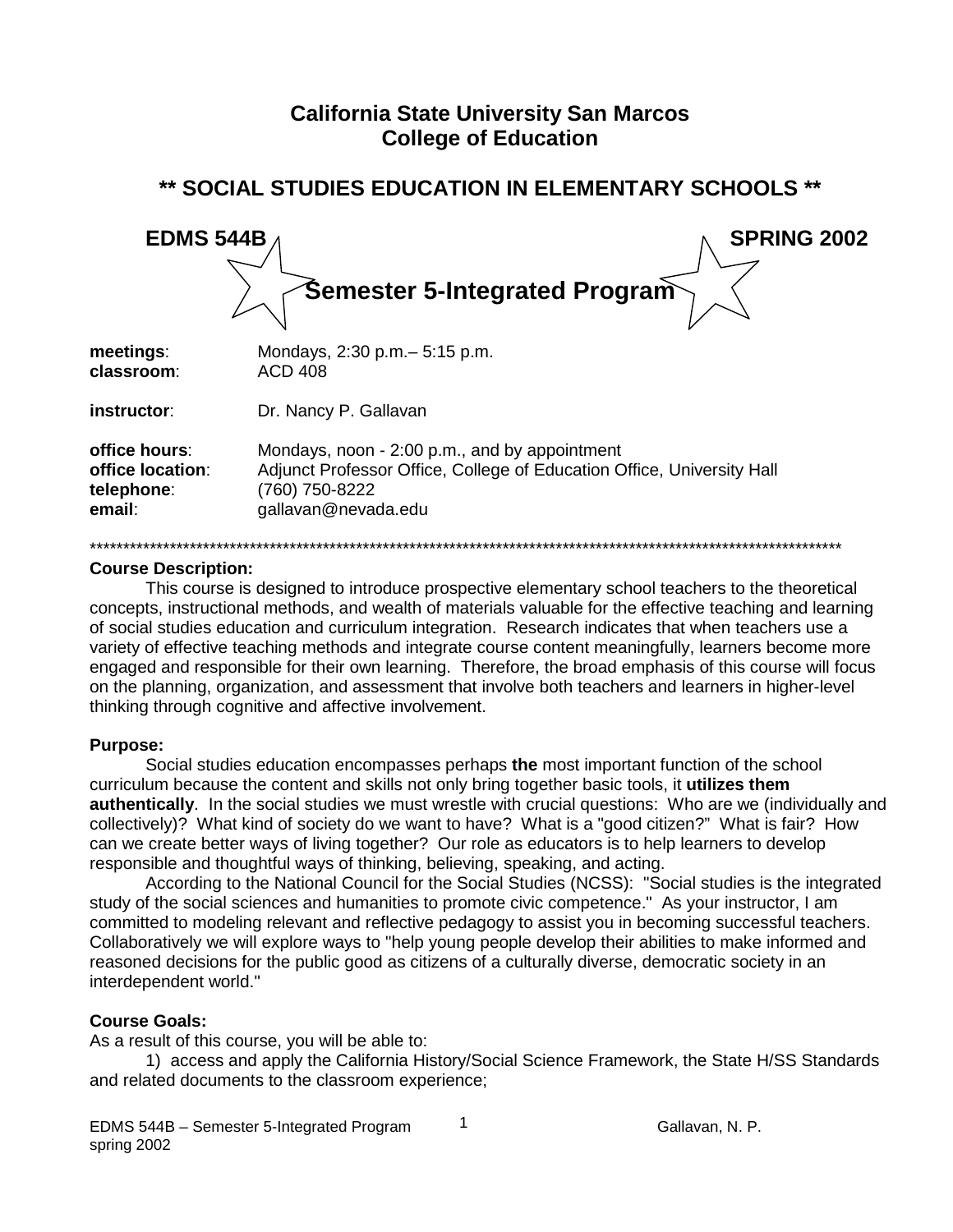2) understand the value of incorporating primary source materials, children's literature, technology, the arts, and oral history methods into integrated social studies instruction;

3) increase your awareness related to the multitude of community resources available for teachers and the ways in which these resources can be used to inform, support, and strengthen the social studies program;

4) develop lessons using primary source materials, infusing multicultural/lingual perspectives, and implementing them into a social studies unit of instruction based on appropriate grade-level studies;

5) design curricula that reflect a variety of instructional strategies and that enhance and enrich

children's inquiry and higher-level thinking skills through active participation; and

6) appreciate the social sciences and history as a field of study.

## **Required Texts:**

California Geographic Alliance – North (2000). California Atlas. George Cram Company, Inc. (CA)

CSDE. (2000). History-Social Science Framework (for California Public Schools K-12). Sacramento, CA. (H/SS) *Customized Packet* www.cde.ca.gov/cilbranch/cfir/hsssbeup.pdf

San Diego County Office of Education (2001). Pages of the Past: K-6 Literature Aligned to H/SS Standards. (PP)

# **Expectations:**

Students must come to class prepared to discuss required readings/assignments and to participate in class activities. Teacher education is a professional preparation program and students will be expected to adhere to standards of dependability, academic honesty, and writing achievement. Late assignments will receive a 10% reduction in points for each day late. After one week, late assignments will receive no credit. If you are given the option to revise an assignment, the revised work must be submitted no later than two weeks after it was originally returned and may not be eligible for full credit. Please let me know if your assignments will be late.

## **Attendance:**

Attendance at ALL class sessions is required. More than one absence will lower your grade in the following manner: the final grade will drop by one-third letter for every absence. The College of Education Attendance Policy (stated on page 4) will be followed. Serious illness or other emergencies will be evaluated on a case-by-case basis. Late arrivals to and early departures from class will also be considered in the final grade.

\_\_\_\_\_\_\_\_\_\_\_\_\_\_\_\_\_\_\_\_\_\_\_\_\_\_\_\_\_\_\_\_\_\_\_\_\_\_\_\_\_\_\_\_\_\_\_\_\_\_\_\_\_\_\_\_\_\_\_\_\_\_\_\_\_\_\_\_\_\_\_\_\_\_\_\_\_\_\_\_\_\_\_\_

## **Grading Scale:**

| $\overline{A}$ | 150-160 points | в-     | 131-134 points |
|----------------|----------------|--------|----------------|
| A-             | 146-149 points | $( )+$ | 126-129 points |
| B+             | 142-145 points | C      | 122-125 points |
| B              | 135-141 points | C-     | 115-121 points |

Please Remember! You must maintain a B average (3.0 GPA) in your teacher education courses to receive a teaching credential from the State of California.

Turner, T. N. (1999). Essentials of Classroom Teaching: Elementary Social Studies. Boston: Allyn and Bacon. (T)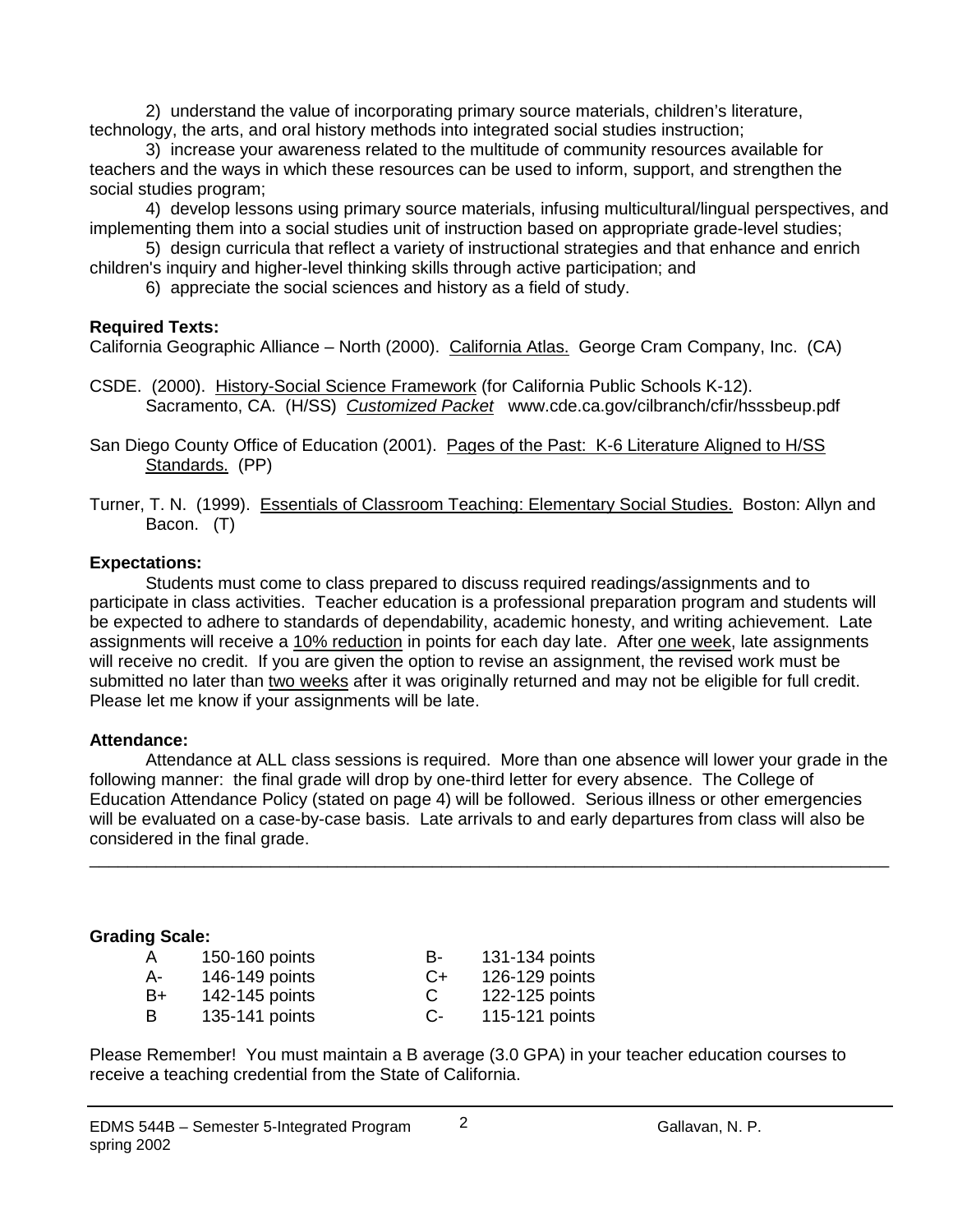### *Reading Response Cards & Discussion Participation 36 points*

*(12 cards @ 3 points per card)* The reading assignments establish an important foundation for increasing your understanding and appreciation of learning and teaching social studies effectively. You will read each assignment and bring a handwritten reading response card on a 3" x 5" notecard to each class. On each notecard you will need to identify five (5) pieces of information:

your name; **the assignment [i.e., Chapter 4] and page number of information**;

#1--a summary statement of information from the chapter that made a positive impact upon you;

#2--a connection from your statement to your learning, field experience, etc.; and

 #3--a question that the reading assignment prompts you to ask at this time. Cards must be prepared prior to class; they may not be written during class. No cards may be turned in after class. In addition, all voices are valued in this class; please be sure we get to hear your thoughts on each topic we cover.

#### *Social Studies Name-Model 10 points*

It is helpful for you to see yourself through a social studies lens or perspective. For this assignment, you will create a physical model illustrating each of the six social studies disciplines with examples about you and your name. You may use photographs, drawings, cut-outs, objects, etc. Please be prepared to reintroduce yourself to the class through each of the six disciplines. You will be expected to talk for approximately three (3) minutes.

#### *Internet Resource Investigation 15 points*

The Internet provides teachers and their learners with vastly increased access to information – yet issues of quality and usefulness must be considered. For this assignment, you will explore various History/Social Science sites on the World Wide Web, evaluate them, and find two additional sites of value to social studies teachers. Additional written instructions will be provided in class.

#### *Community Resource / Field Trip Project 30 points*

For this assignment you will explore and share information about a field trip site located within San Diego County. By thinking about possible pre-, during, and post-trip teaching activities, as well as questions you might ask during the visit, you will be able to plan an educational (rather than purely recreational) field trip. A service-learning component is included. Additional written instructions will be provided in class.

## *THREE-PART INTEGRATED PROJECT:*

## *Literacy-Based Oral History Project—Part I 15 points*

Collecting oral histories is an exciting way to help children understand that "history" is not a dead subject. To the contrary, history is found all around us and is being created continually. For Part I of this three-part assignment you will interview a person or persons about a topic that relates to your grade level social studies curriculum. The oral history you collect for Part I will be integrated with the object-based lesson in Part II and the selection of children's literature in Part III. Additional written instructions for the three-part integrated project will be provided in class.

## *Object Based Lesson Plan--Part II 15 points*

To give you the chance to apply your knowledge of using primary/secondary sources to bring the social studies curriculum to life, you will transform the information gained from the oral history interview into a lesson suitable for young learners. Included in the lesson will be the use of the object (document, photograph, etc.) discussed during the interview. You will develop one object (or document)-based lesson based on the state standards, and you will need to bring the object to class when we share our projects with one another.

3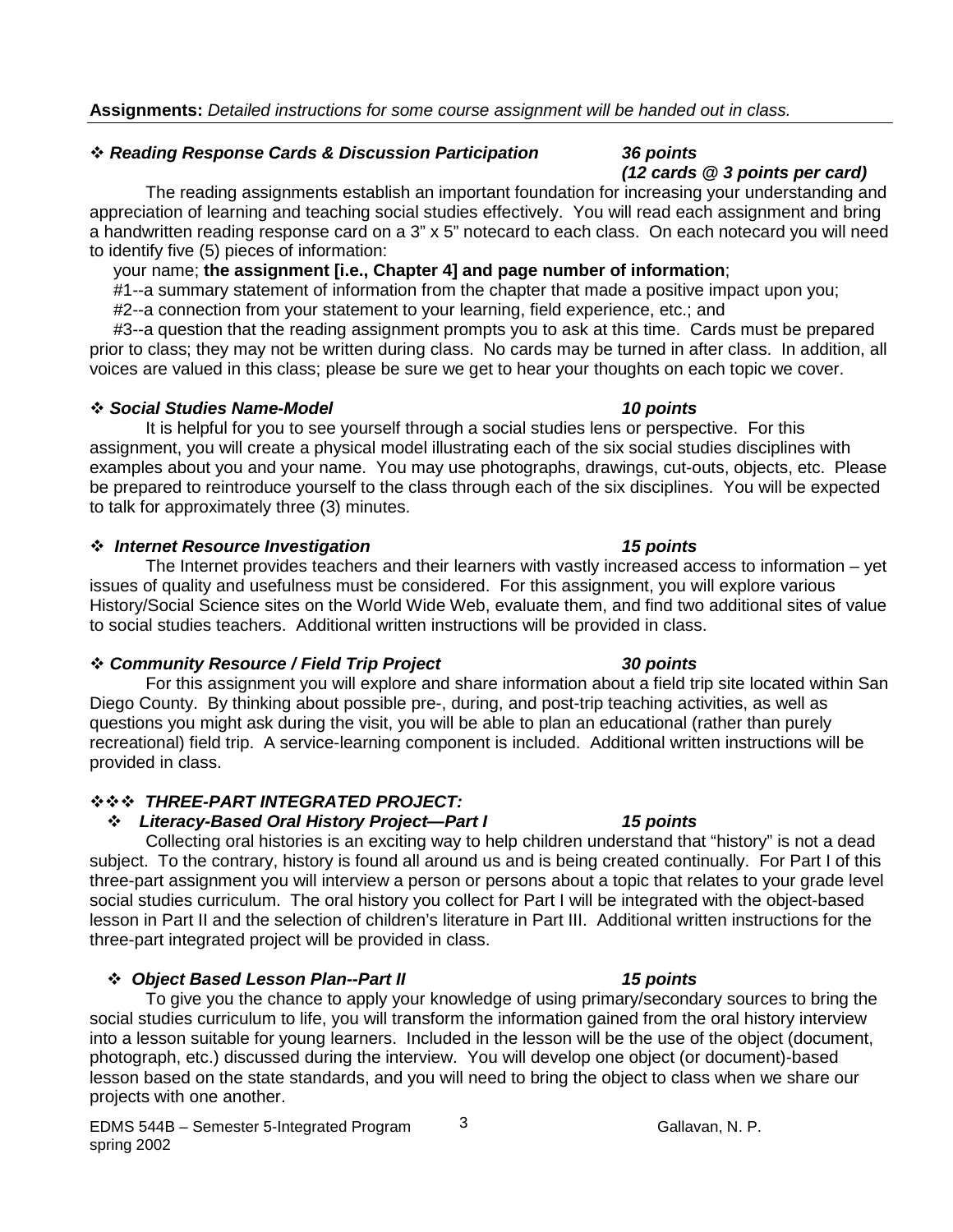### EDMS 544B – Semester 5-Integrated Program  $\frac{4}{1}$  Gallavan, N. P. spring 2002

teaching social studies. You will select one book to support your object-based lesson plan appropriate for any grade K-6. Please be prepared to tell us the title, author, date of publication, a brief summary of the

book, and how it relates to the oral history project and object based lesson plan. You will need to bring the book to class when we share our integrated projects. ❖ ❖ We will design a rubric of expectations of the Three-Part Integrated Project together in class.

# *Job Application Paper 10 points*

Reflection and closure are essential elements of effective instruction and assessment. To model these elements during this course, you will write a two-to-three page paper (typed, double-spaced, size 12 block font) describing the five (5) most important concepts or ideas you have learned during EDMS 544. You may frame this paper as if you are answering this type of job application question: "How will you teach social studies effectively to your young learners?" Please include two citations of something you have read this semester.

# *Class Participation 14 points*

# **California State University San Marcos COLLEGE OF EDUCATION**

# **Mission Statement**

 The mission of the College of Education Community is to collaboratively transform public education by preparing thoughtful educators and advancing professional practices. We are committed to diversity, educational equity, and social justice, exemplified through reflective teaching, life-long learning, innovative research, and ongoing service. Our practices demonstrate a commitment to student centered education, diversity, collaboration, professionalism, and shared governance.

 *(adopted by COE Governance Community October, 1997)*

# **Attendance Policy**

 Due to the dynamic and interactive nature of courses in the College of Education, all students are expected to attend all classes and participate actively. At a minimum, students must attend more than 80% of class time, or s/he **may not receive a passing grade** for the course at the discretion of the instructor. Individual instructors may adopt more stringent attendance requirements. Should the student have extenuating circumstances, s/he should contact the instructor as soon as possible.

 *(approved: 12/19/97)*

# **CLAD Infusion**

 In 1992, the College of Education voted to infuse Cross-cultural, Language and Academic Development (CLAD) competencies across the curriculum. The CLAD competencies are attached to the syllabus and the competencies covered in this course are highlighted.

*160 points total*

#### *Children's Literature--Part III 15 points* A wealth of children's literature exists that strongly supports and extends the state standards for